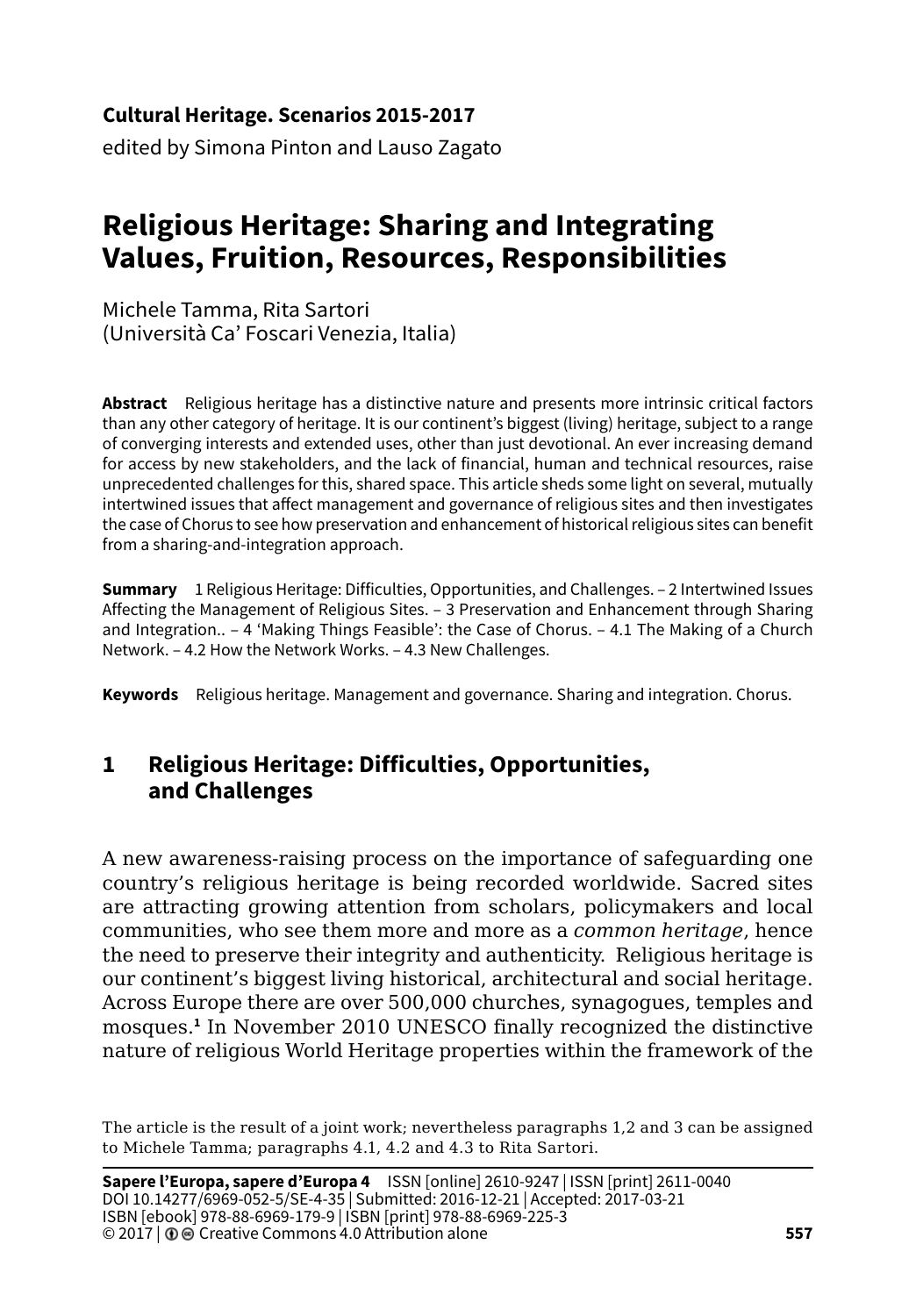WHC both for being *living heritage* and having *a continuing nature*. Therefore, UNESCO does encourage new forms of dialogue between old and new stakeholders and new forms of action on the purpose of safeguarding religious heritage of outstanding universal value for future generations.**<sup>2</sup>**

Yet, only in June 2015 did the EP acknowledge religious heritage (sites, practices and objects linked to religious faiths) to be an opportunity and a challenge in the development of a true *democratic and participative narrative* for European heritage. This recognition is clearly highlighted in *Towards an integrated approach to cultural heritage for Europe*, a report by the Committee on Culture and Education:<sup>3</sup> regardless of its religious origins, religious heritage should not be disregarded or discriminated in a discourse of European CH, but preserved for its cultural value and as an intangible part of Europe's CH.

About 20% of the *cultural properties* inscribed on the World HL have a religious or spiritual nature and are labelled as *religious properties*. **4** They belong to different traditions and beliefs, but are about 50% of Christian affiliation and located in the northern hemisphere (Shackley 2001). The largest single category on the list, it is claimed to have distinctive characteristics and to present more intrinsic critical factors than other forms of heritage, since it is a *living heritage* (ICCROM 2005).**<sup>5</sup>**

Ever since the '70s the Italian Church Authorities, namely the CEI and the Pontifical Commission for the CH (now Pontifical Council for Culture), have been addressing repeated exhortations in terms of religious heritage such as: the acknowledgement of a range of diverse converging interests (liturgical, devotional, cultural, juridical, touristic, technical);**<sup>6</sup>** the need to

**1** See: FRH-Future for Religious Heritage – letter published by *The Guardian*, 29 October 2015, available at [https://www.theguardian.com/world/2015/oct/29/religious-buildings](https://www.theguardian.com/world/2015/oct/29/religious-buildings-are-part-of-europes-heritage-they-should-be-part-of-its-future)[are-part-of-europes-heritage-they-should-be-part-of-its-future](https://www.theguardian.com/world/2015/oct/29/religious-buildings-are-part-of-europes-heritage-they-should-be-part-of-its-future) (2017-12-15).

**2** Kyiv Statement, 5 November 2010. Available a[t](http://www.kplavra.kiev.ua/seminar/rap_en.pdf) [http://whc.unesco.org/en/religious](http://whc.unesco.org/en/religious-sacred-heritage/)[sacred-heritage/](http://whc.unesco.org/en/religious-sacred-heritage/) (2017-12-15).

**3** Report 2014/2149(INI), 24 June 2015. Available at www.europarl.europa.eu/sides/get-Doc.do?pubRef=-//EP//NONSGML+REPORT+A8-2015-0207+0+DOC+PDF+V0//EN (2017-12-15).

**4** See <http://whc.unesco.org/en/religious-sacred-heritage/>. The term "religious property", as used in the ICOMOS study *Filling the Gaps-An Action Plan for the Future* (2005), defines "any form of property with religious or spiritual associations: churches, monasteries, shrines, sanctuaries, mosques, synagogues, temples, sacred landscapes, sacred groves, and other landscape features, etc.".

**5** *Conservation of Living Heritage* – Papers from The ICCROM Forum 2003 on Living Religious Heritage: conserving the sacred. ICCROM 2005.

**6** CEI, *Norme per la tutela e la conservazione del patrimonio storico-artistico della Chiesa in Italia*, 14 giugno 1974.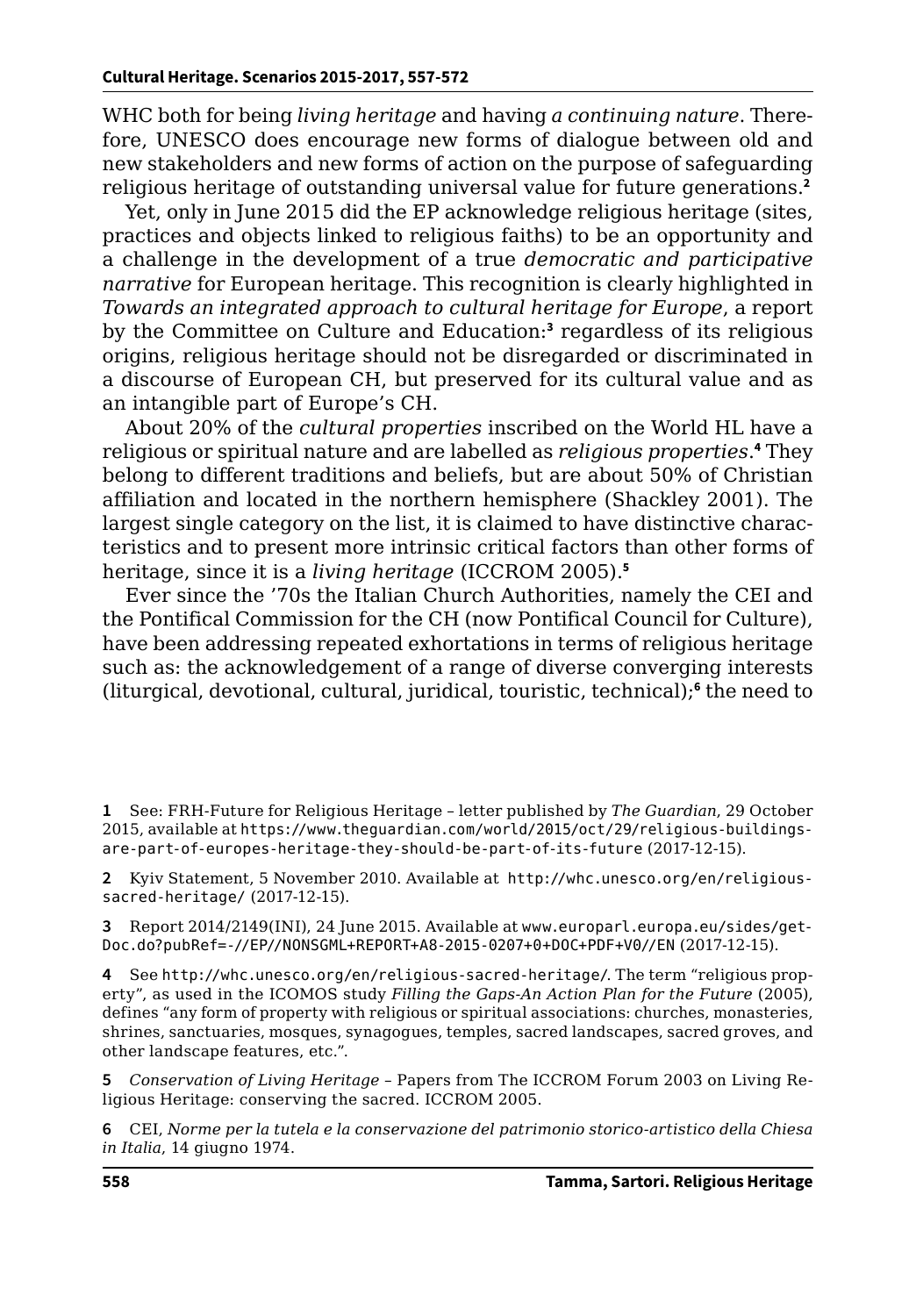coin an *ad hoc* definition ('cultural properties of religious interest');**<sup>7</sup>** the necessity to care for them and allow 'new publics' to enjoy them to the full; the acknowledgement of further levels of interpretation and fruition,**<sup>8</sup>** thus evoking the idea of religious heritage having a dual, social and liturgical nature (Timothy, Olsen 2006; Olsen 2008), and being the expression of the culture and the identity of a territory.**<sup>9</sup>** A brand new perspective, which looks beyond their primary traditional function as places of cult and faith: what is now being highlighted is their role in educating future generations.

Religious heritage of Christian affiliation, and especially places of worship such as churches, cathedrals, monasteries and convents, is actually facing unprecedented issues and getting into increasing difficulties. A growing number of religious buildings are neglected as congregations dwindle, or the nature of one country's population changes. Secularization, the lack of faithful and volunteers, a negative demographic trend, the redistribution of the population on the territory, are the main facts explaining a significant decrease in the attendance of many places of cult, hence their redundancy. In the same way, other factors are undermining the survival of most places of cult: a remarkable drop of religious vocations, increasing safekeeping and management costs and current limited private and public resources/fundings. Their management structures are all subject to increasing pressure as the traditional implicit support for religious buildings is reduced. As a result, religious heritage is facing several major risks, including the decay of the buildings, the original worship use, the historical and artistic heritage (Cavana 2012). The lack of human, technical, and financial resources is undermining the maintenance standard requirements of the sites, their functionality and accessibility, up to their closure, change of use, or sale.

And yet, there is nowadays an ever increasing demand for access to sacred sites. There has been indeed a continuous growth of religious tourism and pilgrimages in the last decades, as well as of tourists who visit sacred sites for their historical and cultural value. According to WTO estimates, 300 to 330 million tourists visit the world ́s key religious sites every year, with approximately 600 million national and international religious voyages in the world, 40% of which take place in Europe. Europe's two most popular sites are both churches, and of Christian affiliation: Notre-Dame

**<sup>7</sup>** *Revised Agreement of the Lateran Concordat*, 1984 – a definition adopted in the 2004 Urbani Code, art. 9(1).

**<sup>8</sup>** Pontificia Commissione per i Beni Culturali della Chiesa, *Lettera circolare sulla necessità e urgenza dell'inventariazione e catalogazione dei beni culturali della Chiesa*, 8 dicembre 1999.

**<sup>9</sup>** Pontificia Commissione per i Beni Culturali della Chiesa, *Lettera circolare sulla necessità e urgenza dell'inventariazione e catalogazione dei beni culturali della Chiesa*, 8 dicembre 1999.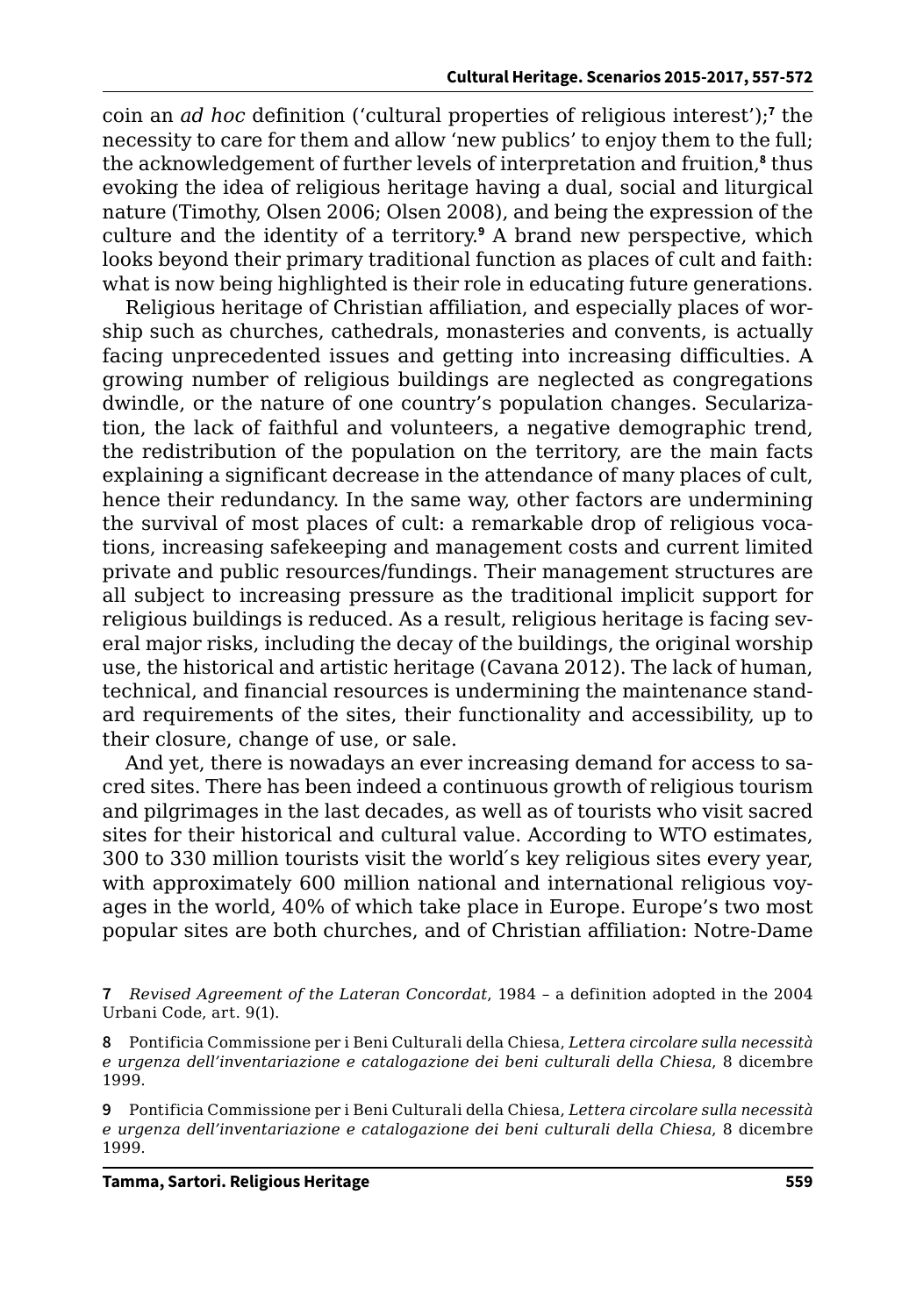(13 million visitors/ year) and the Sacre-Coeur (11 million/year). In the UK, church worshipping communities are declining at exactly the same time as tourist numbers are rapidly increasing (Shackley 2005, 35) and in most European cities of art, these 'new stakeholders' are about to outnumber the faithful.

Leaving aside worship and contemplation, people access and visit sacred sites for a variety of reasons, as they are seen as a chance for a cultural and educational experience, or simply because they are part of their tour programme. On the one hand, this represents an opportunity of revitalization through the development of diversified visit experiences, and a possible source of income, so extra resources for the restoration and the keeping of the sites. On the other hand, it determines problems of compatibility since these sites become places where religious, cultural, and tourism-related practices converge – which also implies the risk of commodification of religious places for mere tourist consumption (Olsen 2003). In terms of management and governance of this living heritage, the challenge now is to find a way so as to balance different stakeholder interests and pressures, different uses of the spaces, and increasing lack of financial, human and technical resources.

The purpose of this paper is actually to shed light on the several mutually intertwined issues affecting the management and the safeguarding of religious sites, and on how their preservation and enhancement can benefit from a *sharing-and-integration approach*, as it seems to happen in the hereunder presented case of Chorus, a lay, not-for-profit organization, which has taken a number of inspiring, bottom-up initiatives in this direction.

# **2 Intertwined Issues Affecting the Management of Religious Sites**

Many places of worship across Europe are underused or considered redundant in urban areas as well as in the countryside, and are at risk of demolition or privatization (Alter Heritage 2015). These sites are not able to collect sufficient funds nor attract enough visitors as sources of extra income, although, in many cases, they harbor an artistic, architectural and historical heritage of significance. Others, on the contrary, have difficulty in addressing adequately the increasing waves of visitors brought by mass tourism. Facing a large number of people implies the planning, organization, and provision of adequate facilities and services, and therefore the need of resources to invest and of management skills to employ. Moreover, crowds of people with different fruition motivations and behaviours can jeopardize 'the sense of place':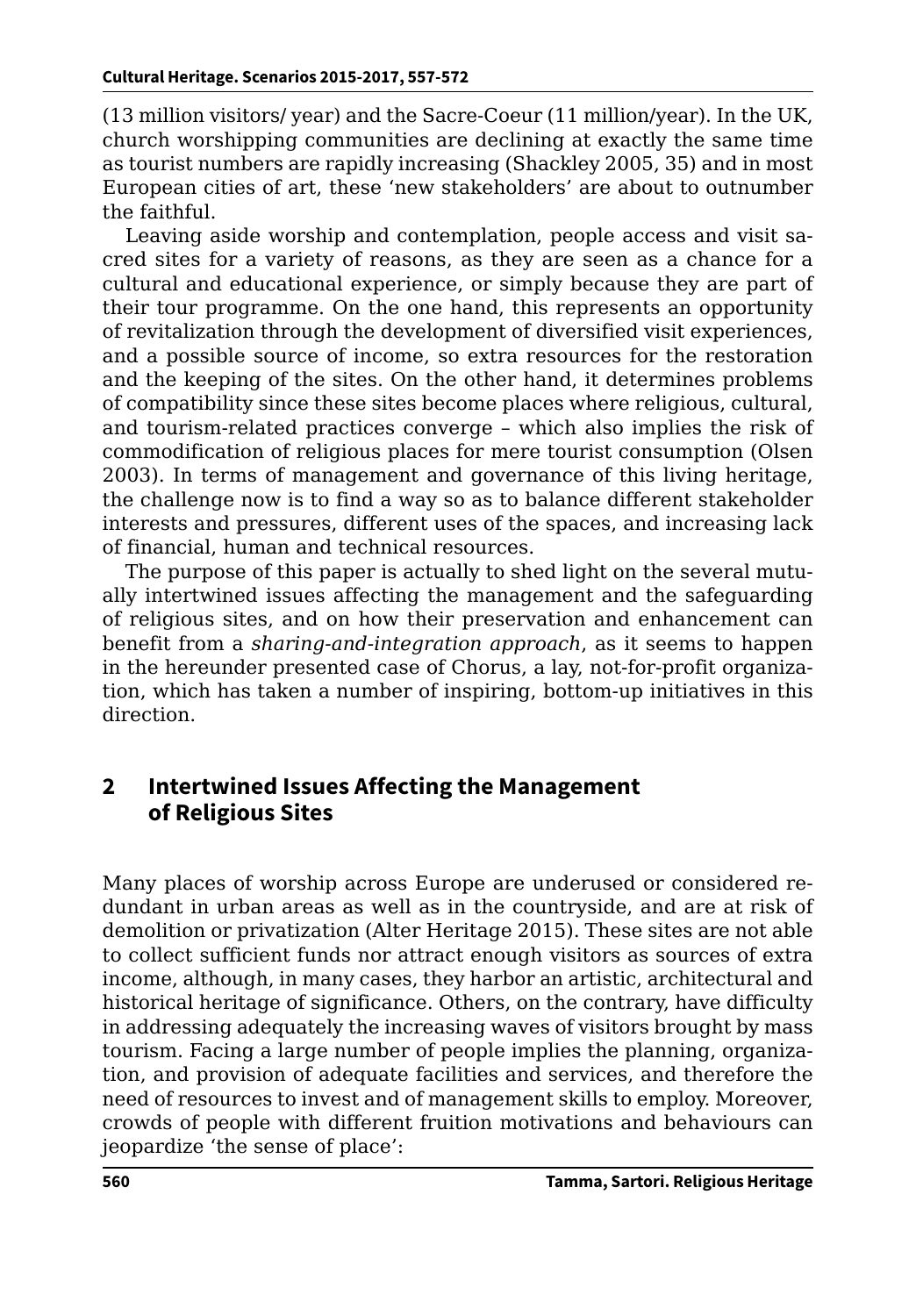visitors to sacred sites often complain that the sheer pressure of numbers prevents them experiencing the numinous, and some site management strategies have been developed to address this issue. (Shackley 2001, 8)

The safeguarding and the preservation of sacred spaces definitely require management strategies and practices able to face the new emerging challenges and enhance sustainability. Of course, management issues can be considered, in many ways, akin to those related to the management of CH and of tourist attractions in general, but there are several mutually intertwined issues that affect the management of religious sites, in particular of those ones that are still officiated and of great significance to their community of faithful but, at the same time, also embody an artistic and historical heritage of high value.

Firstly, management has to cope with *manifold fruitions and needs that overlap*. The presence of different, converging meanings and a manifest heterogeneity in the use of the sites, and so the need to meet different requirements simultaneously, may lead to challenging strategic and operational choices. The coexistence of lay and religious values amplifies the conflict between collective and private interests which increases the level of management complexity (Lo Presti, Petrillo 2010, 303). Places where religion and tourism overlap and commingle with one another, raise questions about the management, maintenance, interpretation and meaning of sacred sites (Olsen 2003, 100). Revenue from visitors is often vital to the maintenance of a site although the generation of such revenue (donations, admission fees, catering, merchandising) is often highly controversial (Shackley 2005, 34). Dealing with living religious heritage means having to face a range of issues concerning worship and various notions of sacredness, as the latter often defines attitudes towards ownership, access to non-devotional visitors, and co-operation with museum/heritage institutions. From a service delivery perspective, the quality of experience that both worshippers and non-worshippers receive at sacred sites poses several issues about access, layout, the way artworks and cultural properties are displayed, control and safety, considering that different motivations, expectations, and behavioral patterns need to coexist in a shared space. The perceived risk of touristification and/or museumification of their heritage and values, can make hosting worship communities more reluctant towards displaying their cultural properties and providing access to cultural visitors and tourists, and towards the principles of contemporary museology (Alexopoulus 2013).

Secondly, *responsibilities on religious heritage sites tend to be diversified and distributed*, and especially in the case of those sites of worship still in use, "two legitimate aims are at stake in the same place: ensuring effective religious freedom and preserving cultural heritage" (Fornerod 2010, 7).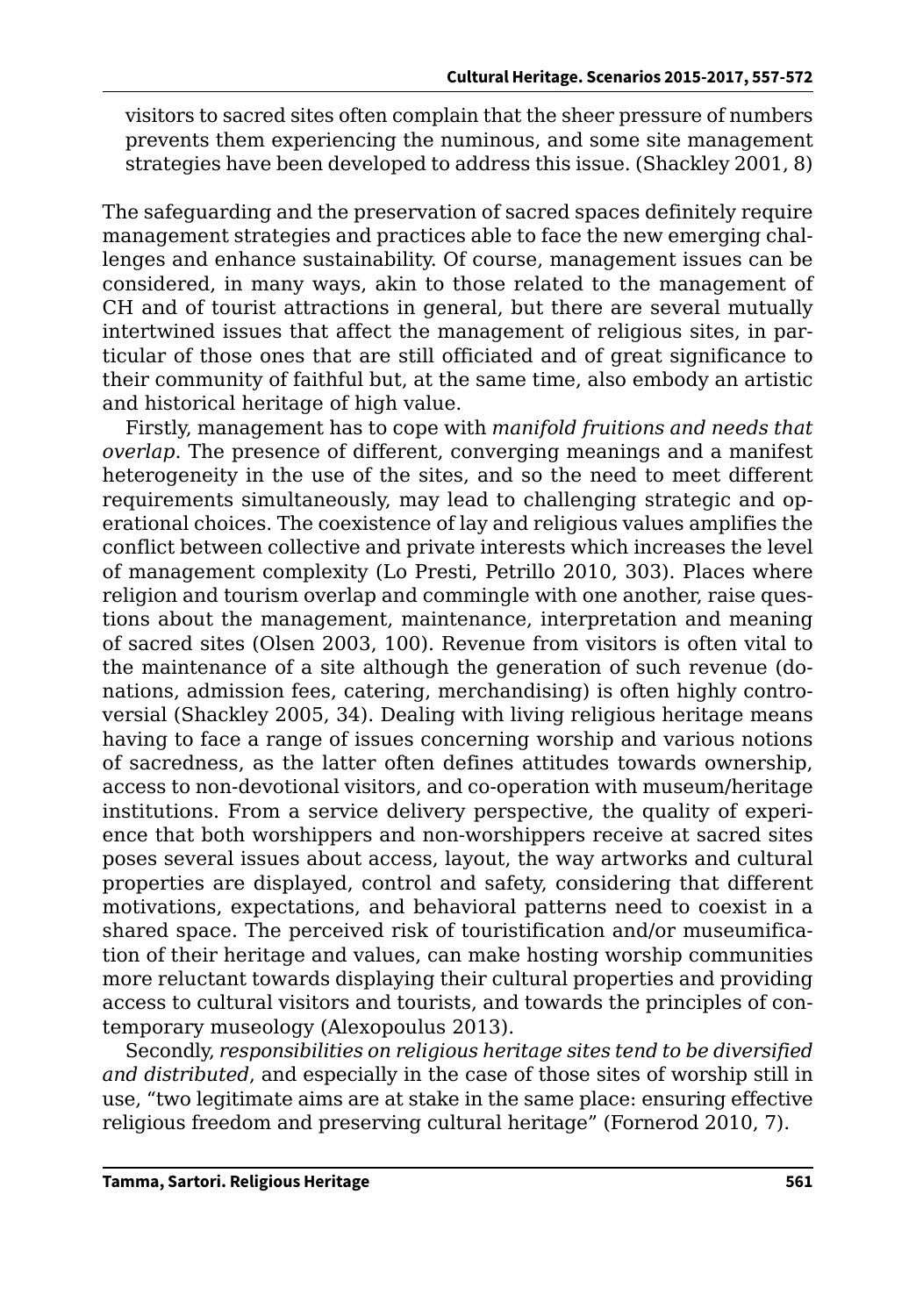These two aims, according to domestic specificities in the Church-State relationships of each country, are reflected in the ownership and in the funding systems, on the one hand, and in the heritage conservation policies, on the other. The hybrid nature of religious heritage – devotional, social, cultural – leads to the involvement of several institutions and players with different responsibilities and rights to intervention: from the State to religious authorities to private individuals. As far as Italy is concerned, churches may be owned by the State (Agenzia del Demanio), the Fondo Edifici di Culto (F.E.C.), religious orders, confraternities, or by the Church, which is the title-holder via the multiplicity of ecclesiastical entities (for the most part dioceses, parishes, and religious institutes) spread all over the national territory. In addition,

the majority, if not all, of the churches of historical value are classified nowadays as 'cultural goods of religious interest' and − "if belonging to entities and institutions of the Catholic Church, or other religious denominations' − are subject to a protection regime which provides for, beside the operative duties of the Ministry of cultural affairs as well as of the Regional bodies, the necessary agreement of the religious authority 'regarding the requirements of worship". (Cavana 2012, 24)

Thirdly, the issue of *heterogeneity concerning location, size, attendance, historical-artistic value*. The number and the geographical dispersion of religious sites, their differences in terms of size, location and historical and artistic value, the type and degree of attendance, the visitors' profiles entail complex issues in terms of costs of maintenance and enhancement of functions, strategies aimed to balance the needs of visitors and communities, and relationships with the other stakeholders in general. Large and famous sacred sites, with significant levels of international visitation, face the challenge of managing the waves of tourists and of preserving 'the sense of place' but, at the same time, they can generate a remarkable income thanks to different sources, like admissions charges, donations, commercial activities. These kinds of sites have greater opportunities than the small ones, whose visitation levels are lower and dominated by the domestic and diocesan public (Shackley , 37):

Most tourists visit only the most popular heritage religious site in a region, and as a consequence, these sites are well funded, while less popular sites lack funds for preservation and maintenance. (Levi, Kocher 2009, 20)

As a consequence, there is an emerging need to clustering and networking, especially when the religious heritage is scattered all over the territory in a number of small and medium-sized sites, most of them being the goal of just a few visitors.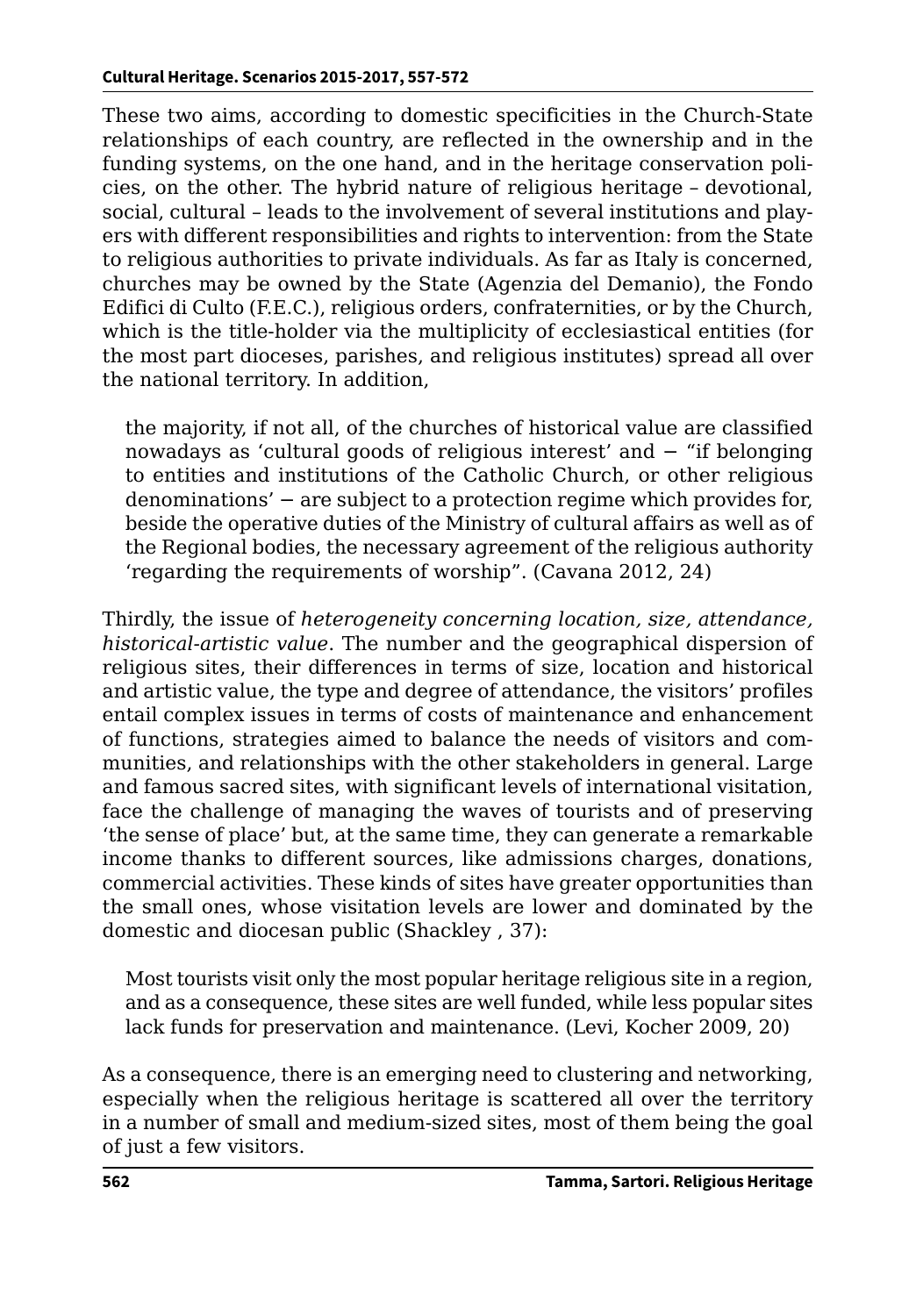# **3 Preservation and Enhancement through Sharing and Integration**

The preservation of sacred spaces should have a safeguarding approach. Safeguarding is defined as

measures aimed at ensuring the viability of the intangible cultural heritage, including the identification, documentation, research, preservation, protection, promotion and enhancement, transmission, particularly through formal and informal education, as well as revitalization of various aspects of such heritage. (2003 Convention, art. 2(3))

Such an approach requires the sustainability of each (tangible and intangible) heritage to be developed through both conservation and exploitation, which implies the use of consistent management practices.

From the perspective of their historical and cultural value, sacred sites share with the other cultural institutions that preserve and exhibit heritage the need to reach a greater accessibility, a wider participation, a deeper relationship with the territories and their social and economic communities. But at the same time, religious heritage embodies their own worship groups and communities: the bearers of a shared heritage that cannot be deprived of their devotional places, meanings, practices, respect of sacredness, and that contribute to the maintenance and vitality of the worship sites. As it is widely recognized in the notion of safeguarding, preservation and protection are combined with promotion, enhancement and transmission, with an emphasis on the need to ensure vitality. So, the issue of preserving and maintaining religious heritage sites cannot be separated from that of their 'use'. In addition, "it has been proved that the regular use of a historic monument, complying with its 'normal' use contributes to its conservation" (Fornerod 2010, 9). The extended use of religious properties, namely the development of a social and cultural use in 'co-habitation' with the worship and liturgy, seems to be a suitable way for the creation of a wider social and economic base and able to support them.

Opening up the places of worship to other uses and users, with the aim of a sustainable preservation and an enhanced vitality, is a matter of sharing and integration.

The multiplicity of visiting purposes, related to the spiritual, historical, aesthetic and cultural significance of the sites, implies the capability of welcoming visitors with different motivations, expectations, and behavioural patterns, that have to co-habit in a 'shared space'. Consistent management practices can help to preserve the integrity of the place, and avoid conflicts and inappropriate behaviours (Griffiths 2011, 65 ff). Making different interpretations, meanings, practices available within the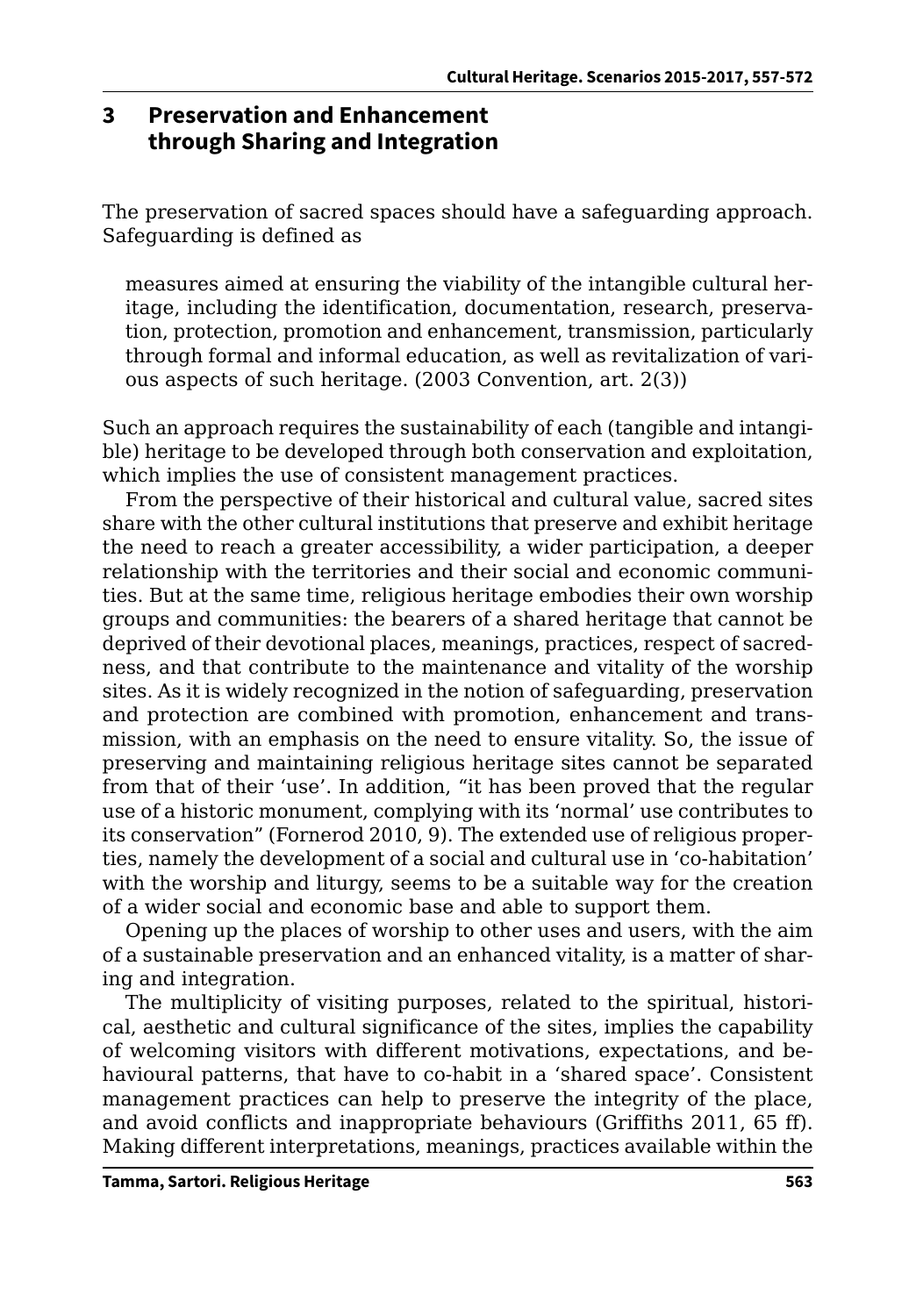site can be an effective way to enhance the visitor experience and the mutual compatibility among diversified users. Preparing and organizing different types of fruition implies the use of tools in order to manage the access control (i.e.: opening time, admission fees, staggered entrance), the setting of the visitor's experience (exhibition, layout, services, kind of events), and the interpretative proposal (information, communication, storytelling, guidance), the latter being indispensable to raise awareness on visitors and provide them with codes of understanding and behaviour (Gatrell, Collins-Kreiner 2006; Goral 2011; Poria et al. 2009).

Often, due to insufficient availability of funds and resources, the skills and competencies needed to implement such policies and to operate efficiently may be missing. This occurs especially when the religious heritage of a territory is fragmented in innumerable, scattered, small and medium sites, which may trigger the need of clustering and/or joining them in networks. In this way, sacred sites can pool and integrate resources and achieve economies of scale, supporting each other. Also, the externalization and coordination of activities which are difficult to manage individually – communication and promotion being often among these – may help to overcome organisational and economic constraints. Beside this, sacred sites can even cooperate within networks with other cultural institutions, associations and businesses in order to include their heritage in the cultural and touristic offer of the destination (city or countryside). There is actually a deep relationship between cultural properties – tangible and intangible – and the local context (Cerquetti 2011). The properties, the historical churches, convents, monasteries where they are preserved, and the town which hosts them are mutually linked (Chastel 1980), and therefore connected with the other historical buildings, museums, squares, monuments that together embody a CH, which hence can be defined as capillary, contextual, and complementary (Golinelli 2008). When an area contains a large number of CH attractions, tourists tend to visit only the most popular sites, but the offer of interpretation and appropriate visit experiences, combining different forms of itinerary, can help making tourists aware of alternative sites to visit (Levi, Korcher 2009, 18). So, it becomes more and more necessary to involve the diverse stakeholders (public, private, ecclesiastical) in sharing and integrating resources and activities to preserve their heritage and enhance the visitor's experience.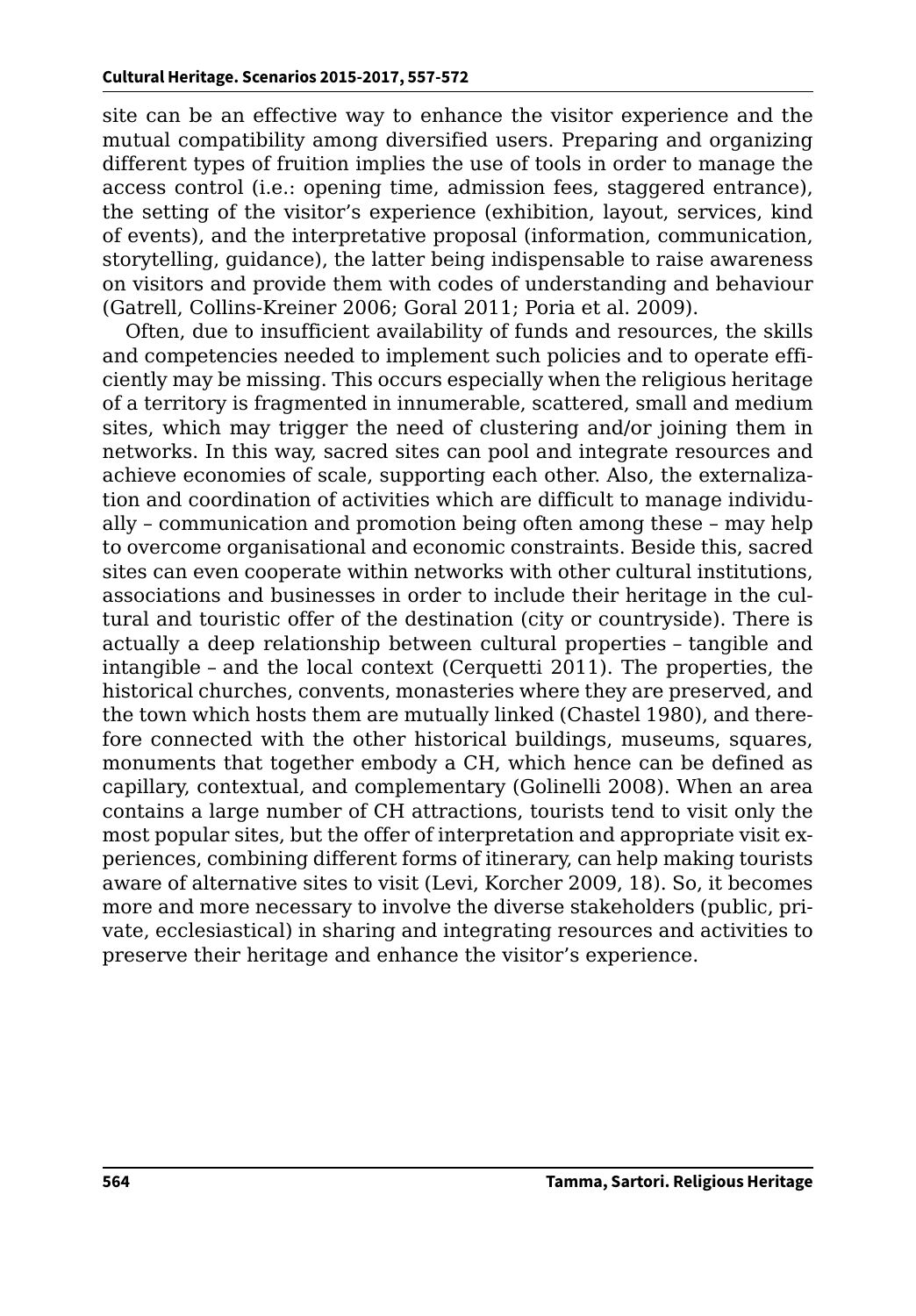#### **4 'Making Things Feasible': the Case of Chorus**

#### 4.1 The Making of a Church Network

A case that stands out in the Italian scenario of religious heritage management is certainly that of *Chorus-Associazione per le Chiese del Patriarcato di Venezia* (Association for the Churches of the Venice Patriarchate), a lay, not-for-profit organization, established in 1997 in Venice. Chorus, a pioneer in the field, shows many traits of both the 'mutually intertwined issues' and the 'sharing and integration approach' that we have portrayed above.

In the early '90s the Venetian context was quite worrying, as clearly pictured in an article published in the *Corriere della Sera*: the opening of the over one hundred historic churches, each one both a museum and an extraordinary tourist attraction in itself, had become a *cultural hazard*. **10** The dwindling community of faithful as a consequence of an ongoing depopulation of the city, together with a pervasive process of secularization, had resulted in a lack of volunteers, offerings and donations within the parishes' circles. Moreover, a series of remarkable funding cuts by both the Italian State (liable for the heritage of the whole country) and the City Council of Venice (since 1990 no longer liable for granting contributions to places of cult) had made the opening, maintenance and safekeeping of historic religious buildings and their artworks just unsustainable. Hence, the shocking announcement by Don Aldo Marangoni – the then president of the Venice Parish Priests' Board ('Collegio Urbano dei Parroci') as well as the director of the Churches' Office ('Ufficio Chiese'), and a parish priest himself – who in February 1992 warned about the real threat of closing down all the churches by limiting their opening only to Holy Services.**<sup>11</sup>** The threat of a churches' shut-down alarmed institutions, scholars, city lovers and the tourism industry. The total and/or partial closing of most Venetian churches would almost certainly carry with it increasing acts of vandalism and thefts, a general decay with an impact also to the newly restored ones, and the strong disappointment of visitors and tour operators. The religious heritage of the city was being put at risk more than ever before.

In 1997 Venice counted around 69,000 residents and together with a steady depopulation the city was – and still is – experiencing a remarkable increase of tourist flows every year. Many visitors were also increasingly demanding easy and regular access into sacred places of cultural interest. It was clear by then that these 'other' stakeholders would soon outnumber the

**11** "Niente contributi c'è la serrata". *Gente Veneta*, n. 8, 22 February 1992.

**<sup>10</sup>** Claudio Pasqualetto. "Rubata in chiesa tela del Bellini ed è polemica sui tesori indifesi". *Corriere della Sera*, 3 March 1993.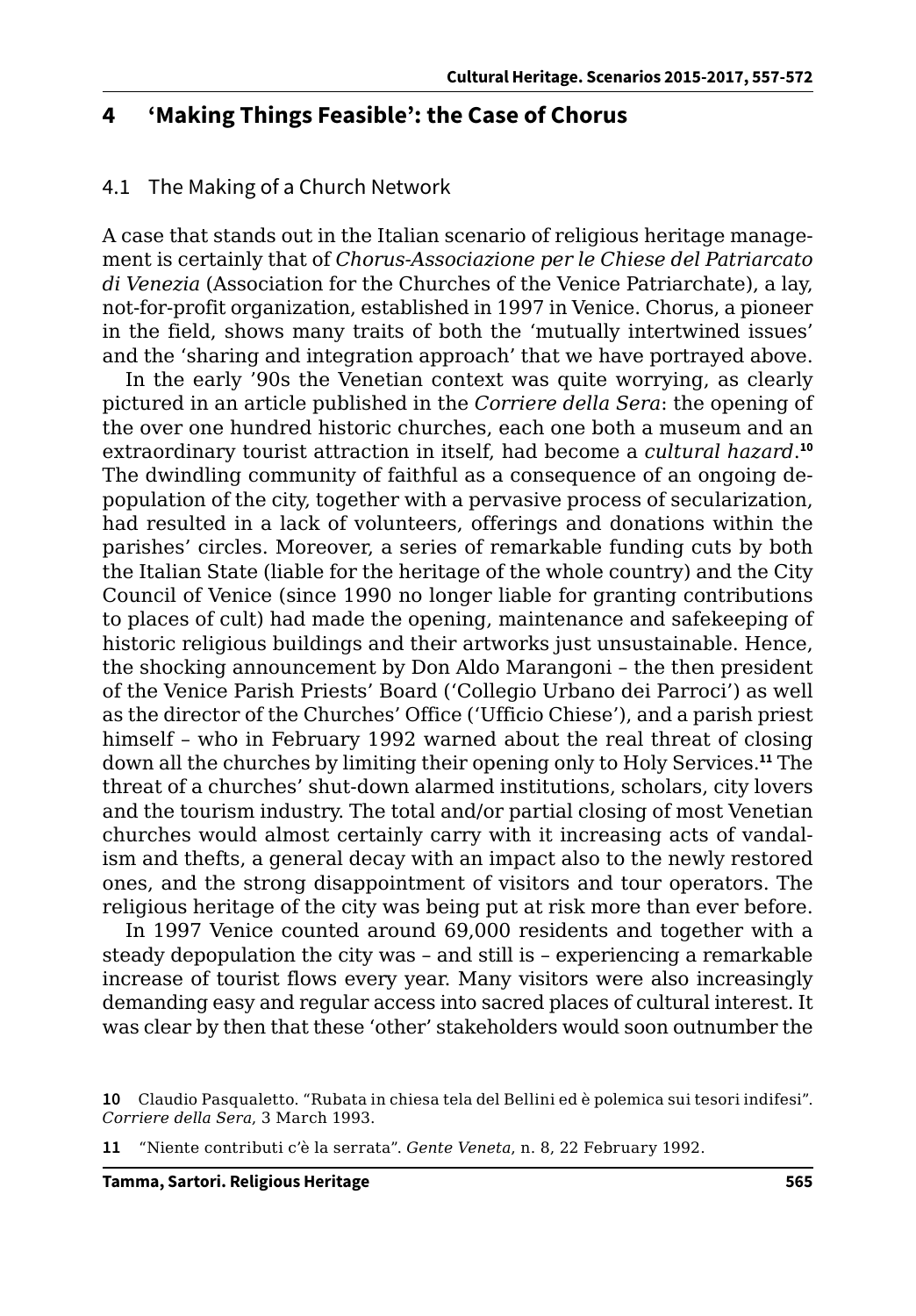faithful and that the Venetian churches were running the risk of becoming spaces of conflict between the few pious and the many visitors. Don Aldo Marangoni and a group of other concerned parish priests looked at the big picture, and carefully considered all the issues. Firstly, the cost factor: 50,000-60,000 euros/year were necessary for the care and the day-to-day management and safekeeping of a single church. Secondly, the context: Venice, a World Heritage site since 1987, with its historic religious patrimony of outstanding universal value to be safeguarded for future generations, was then becoming a more and more 'ecumenical' attraction, a dual space where tourism and devotion often coincide. Thirdly, the geographical location of the city churches, as an ensemble: all detached from one another and scattered throughout the territory of the city, a veritable *widespread museum*, with thousands of *in situ* artworks. Lastly, the different nature of each religious building in terms of size, fame (most visited, least visited, worldwide known, unheard of), and chance to get spotted (central or marginal to the main, signposted paths). Notwithstanding the difficult circumstances, Don Aldo Marangoni and his circle of priest-friends committed themselves in an action to the advantage of both their own buildings and their communities of faithful. An act of conciliation between the secular and the sacred, with a mission and a goal: ensure the care, safekeeping, safeguarding, conservation, restoration, extended opening, promotion and enhancement of the historic Churches of Venice and the Venice Patriarchate. Their project in a nutshell: 1) creation of a network of churches; 2) activation of a mechanism of solidarity amongst churches; 3) introduction of a fixed contribution for the extended use of the sacred space; 4) convert all contributions (entrance fees) to services. In other words: they decided to cluster religious buildings of different nature in order to spread the funds generated by the few *stars* (famous churches) across the maintenance of all. They actually agreed upon to set up a network of churches (the churches at risk involved in the project were initially 13, the network now counts 17) within the framework of a lay, not-for-profit organization, which they named *Chorus* and for which they coined the slogan "Enjoy & Preserve" ("Fruire per conservare"). Their aim: to grant an extended and regular opening of the historic churches to the benefit of a wider range of stakeholders, thanks to an organized safekeeping service financed by thousands of small contributions (3,00 euros in 2016).

The start-up costs of the initiative (ca. 258,000 euros) were personally borne by the founder and president, Don Aldo Marangoni, who managed to get a bank credit in his own name. A regular statute was drawn, staff was hired, churches were provided with alarm devices and opened non-stop, seven hours a day (same opening times), six days a week. All the artworks were labelled and provided with an appropriate lighting; a non-invasive, indoor booth for the operator was set up in each church near the entrance; a factsheet with historical and artistic information was drawn to be handed over to visitors.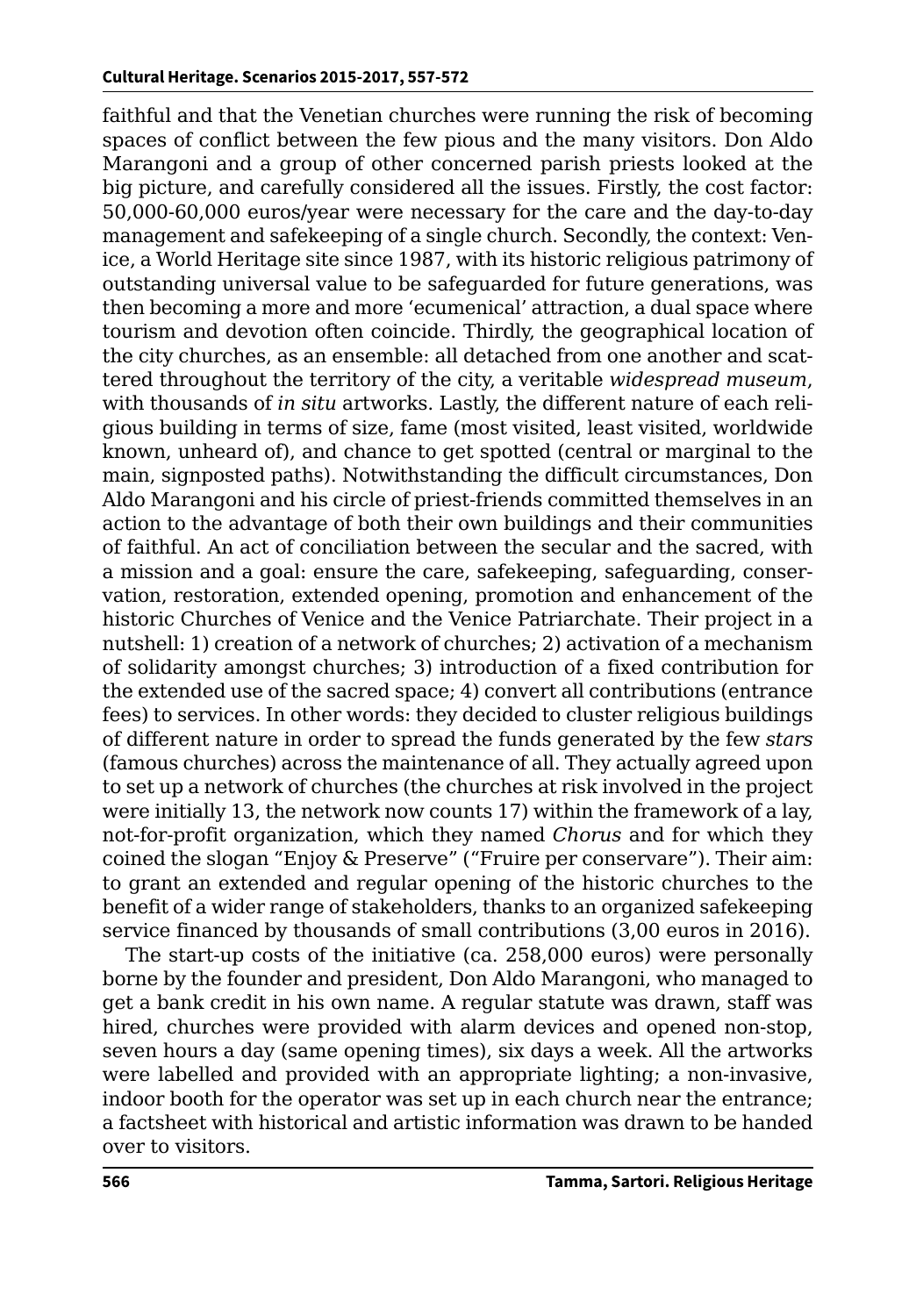#### 4.2 How the Network Works

*Chorus* is a network of churches, each one with a different status: ten are parish churches, four rectorial, and three vicarial. Also the ownership reflects their diversity: fourteen are owned by the Diocese, one by the Capuccini Friars, one by the Franciscans, and one by the Venice City Council. Responsible for every church is the parish priest. Through a signed agreement between *Chorus* and each and every parish priest, *Chorus* commits itself – free of charge and away from the Holy Service – to provide the relevant church with regular opening, safekeeping, cleaning, power and lighting, day-to-day maintenance, information to visitors, seven hours a day, six days a week, while ensuring the respectful use of the sacred space.

Each process of conciliation needs a mediation. *Chorus*'s interface between sacred and profane is represented by its staff of 21 people (status: 2016), and their tasks. Four people in the backoffice, including *Chorus*'s director, sixteen people in the churches (one church is presently closed for restauration, one is administered by a religious order and the opening of another one is granted by a barock orchestra using it for their rehearsals and concerts) with a four-week turn-around. They all have an open-ended contract: as a matter of fact, *Chorus*'s other purpose was and still is to offer job opportunities in town. Not only does the staff take care of the safekeeping (opening/closing churches, activating/dis-activating alarm systems, checking attendance behaviour) but it is also supposed to promote the *Chorus* network and be ready to illustrate each venue.

*Chorus* was and is designed to create a virtuous self-financing system, which allows the opening and the maintenance of the buildings of the whole network (all of them being 'working' churches and some of them even parish churches), on the basis of a series of criteria, that can be briefly summed up as follows (status: 2016):

- 1. The involvement of the visitors in the project of safeguarding and promotion of the Venice religious heritage in general, and of that of the *Chorus* network in particular, by means of a fixed contribution: 3,00 euros for the visit of a single church and 12,00 euros for 17 churches (*Chorus Pass*, validity: one year), nonetheless granting free access to Venice residents, pilgrims, members of religious orders, disabled and accompanying carers, children under 10, members of ICOM and ICOMOS, authorised guides, group leaders on duty, school group leaders on duty, plus journalists, researchers and scholars (who need a *Chorus* accreditation)
- 2. The above-mentioned contribution is to be imposed only on the 'extended use' of each sacred site of the network, away from Holy Service times. It applies therefore exclusively on lay visitors (both foreign and Italian) and not on the faithful (from whichever country) or the locals (both lay and faithful). Everyone is granted reliable and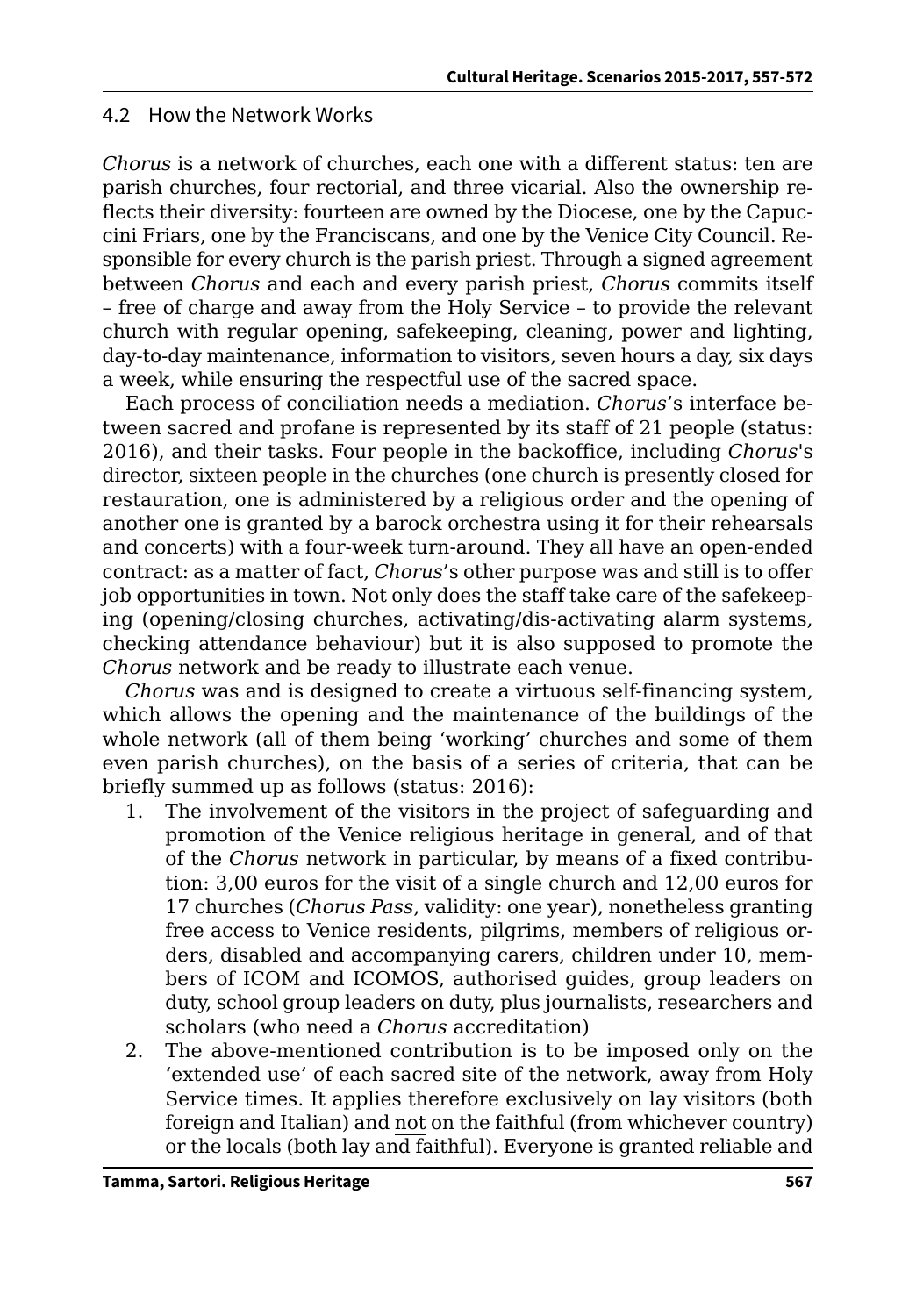longer opening times, an adequate lighting system, museum-like labels on artworks, a clean environment, staff assistance. *Ad hoc*  contributions are required by *Chorus* from those asking to make use of one or more religious buildings – where and when applicable (as a rule, rectorial or vicarial churches) – for the organization of non-invasive, unintrusive, church-friendly events, like selected temporary art exhibitions and/or concerts.

- 3. The activation of a mechanism of solidarity amongst churches: all contributions given to access/use the well-known (and most visited) churches of the network are also intended to finance the management of the least known (and less visited) ones. Every church plays a distinctive role in the network, each one serving the purpose of the network, and adding more value to the network, each one also shaping the structure and providing continuity to the network. The least visited benefit of a share of the wealth collected by the most famous (or geographically most favoured) ones, the famous/most favoured ones willingly accept to transfer a part of their share to serve the common good, and pride themselves to be the network's flagships.
- 4. The idea of providing an effective contribution to a more effective distribution of the tourist flows – one of the main issues of the city – by supplying the city guests with a map showing the location of all the 'Chorus-churches' (that are scattered all over Venice), implicitly suggesting new routes across the maze of streets and canals, and so inviting the curious travellers to explore and experience the beauty of less crowded surroundings, away from the so called 'must-see' destinations (Piazza San Marco, Rialto).

In this sense, *Chorus* appears to have been all the more innovative and far-sighted already from the beginning (1997), when, showing uncommon pragmatism and excellent problem-solving qualities, a group of citizenpriests decided to conciliate lay and religious needs – meanwhile rescuing 17 churches – by exploiting the potential and the power of a virtuous network, which other Venetian churches might need to join in the future, and by bringing forward a possible form of enhancement and safeguarding of CH in the territory through an innovative approach in the management of sacred spaces as common goods (*common heritage*), which aims at a conciliation between lay and religious needs, thus reducing the risk of conflicts among stakeholders.

*Chorus* proves to be a sustainable, virtuous network, a bottom-up initiative which can pride itself of a series of outcomes: the extended opening times of historic churches; the safekeeping and safeguarding of the buildings; an easily accessible and valuable cultural offer; a comfortable, enjoyable visiting experience (and thus the enhancement of the religious herit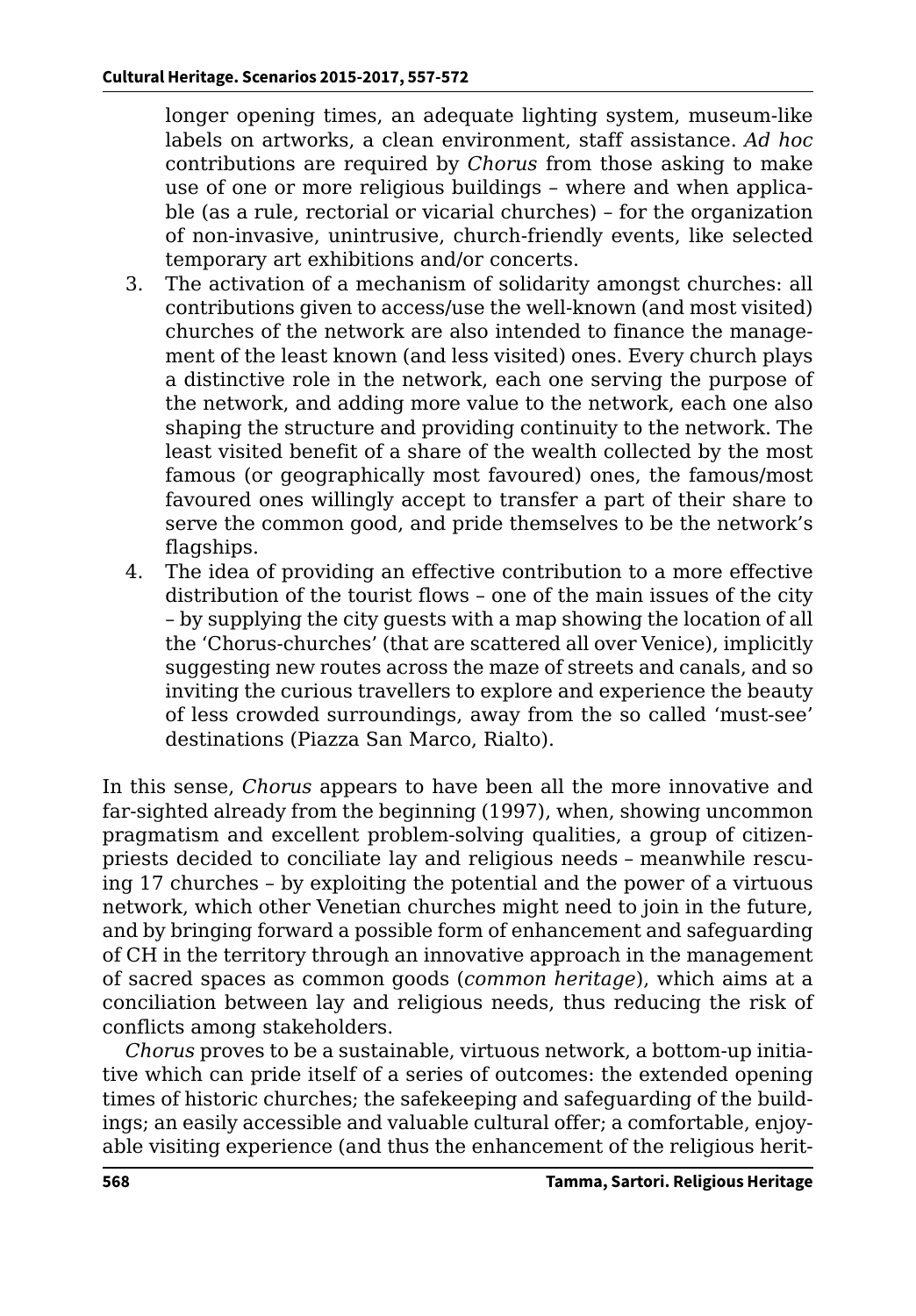age value); a sustainable way to promote and divulgate culture (through the creation of an economy of scale); the enhancement of less known historic churches (otherwise at risk of marginality); concrete benefits for the Venetian community (faithful and laypersons); a steady job for twentyone operators; an impulse to gain a different perspective on CH (a new discerning public); a renewed social engagement.

## 4.3 New Challenges

A peak of visitors (322,224) was registered in 2008, and never matched again. In 2014 one of the leading churches broke the *Chorus*'s solidarity pact and quitted the network, undermining the sustainability of the latter. As a consequence, there was a drop of 60,000 visitors. Then, another church which was rented out for years as a venue hosting a pavilion of the *Biennale* exhibition, lost this prerogative, and also the income deriving from it. On the top of this, and despite the steady increase of tourist flows, the year 2014 registered a declining number of visitors in all museums of Venice, and subsequently, a substantial decrease of *Chorus*'s visitors up to a total of 191,491 in 2015, which had a serious impact on *Chorus*'s virtuous self-financing system.

*Chorus* is now facing new challenges. One for all: trying to raising a renewed interest on visitors and enhancing their churches' network by improving their communication skills (a new website) and using networking strategies (a Facebook account with over 5,000 thousands 'fans').

*Chorus* also strives for a deeper integration of their heritage within the city tourist policies as a veritable must-see, aiming at making it a more inclusive network, in harmony with its 'ecumenic' nature. In this respect, it has signed an agreement with Ve.La. S.p.A., a society of the AVM group, that deals with the marketing and the selling of 'Venezia Unica City Pass', a city card which can be customized by uploading different services (public transportation tickets and/or admission tickets to the major city attractions and/or events) at will. The *Chorus Pass* is in the list and has been uploaded by many users, along with the other city museums.

Chorus also favours any respectful, yet awareness-raising initiative that may be useful to change the mainstream perception of historic religious buildings and favour different levels of identification in what should be considered – at all times, regardless of any personal credo – a common heritage at risk. Indeed, Chorus has recently joined in a project by Veni ezia Arte Cultura & Turismo, a not-for-profit association based in Venice, whose members are all qualified guides of its heritage and work in synergy with Chorus and other organizations in order to promote a sustainable approach and facilitate the interaction between the visitors and the tangible and intangible heritage. 'Venezia ExtraOrdinaria by Venezia Arte Cultura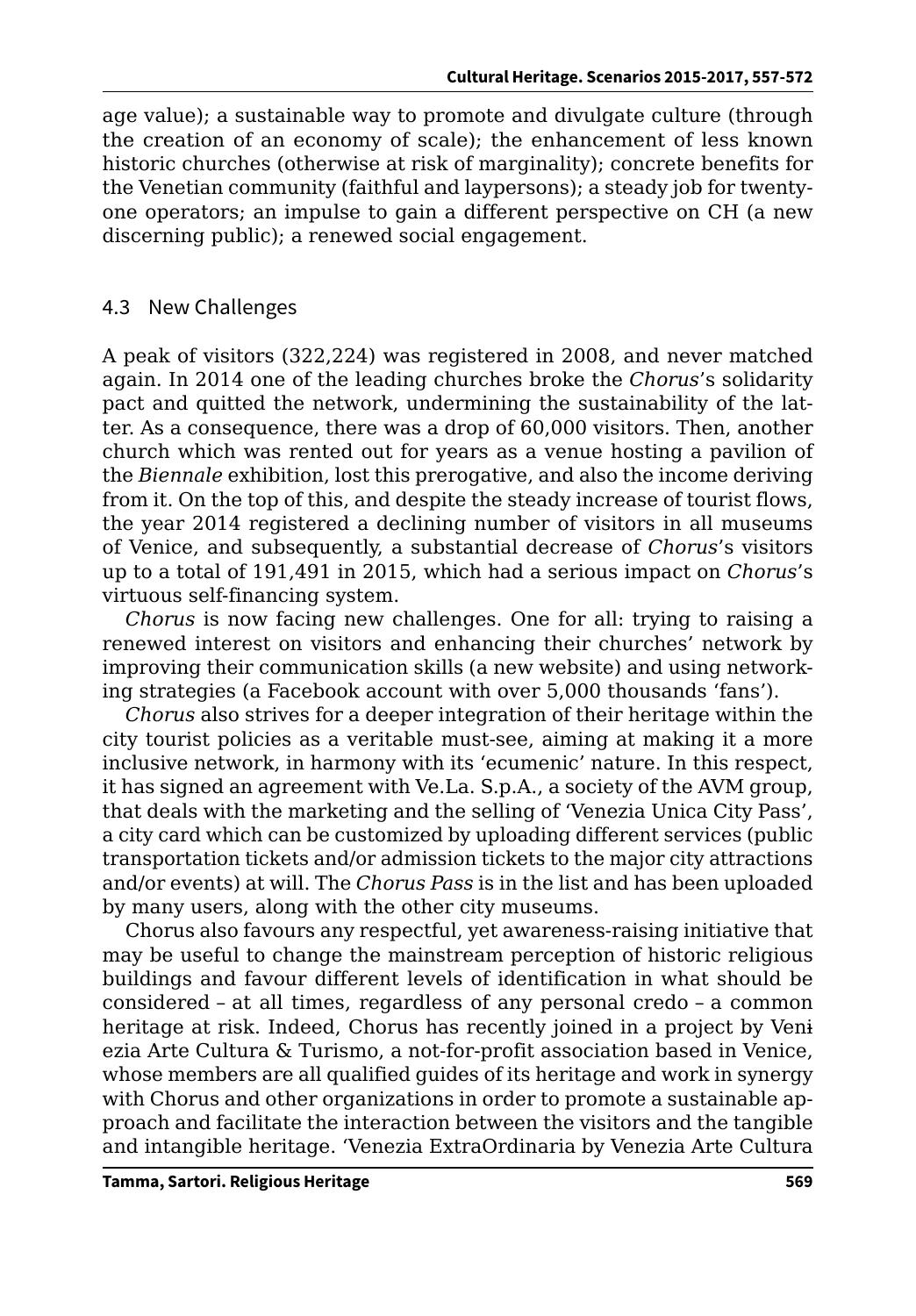& Turismo' is a program of walking experiences, with a special focus on the over one hundred churches of Venice and their past relation with the hundreds of *Scuole* (fraternities and guilds), expressively designed so as to change in the visitors their patterns of perception of CH in general and that of religious heritage in particular, in order to bring to life the invisible threads between churches and the many fraternities that, for centuries, attended to their altars and often erected outstanding premises in their surroundings. Each walk provides a social-anthropological perspective, other than just a mere description of the artifacts, and an insight into unheard of aspects of the past 'extended-use' of the Venetian churches, and their former great importance, at any level, for each neighbouring community. This program was launched with much success in June 2016 on the occasion of the yearly event 'Art Night Venice 2016', under the label of 'Venezia ExtraOrdinaria/ExtraOrdinary Venice, Churches & Fraternities, Passion and Devotion', with Chorus and the Management of Arts and Culture Lab (m.a.c.lab) of the University Ca' Foscari as partners of the initiative. In order to maximize audience enjoyment and effectiveness of the guides' narration, availability was limited to 200 participants. The sold-out crowd praised 'Venezia Extraordinaria by Venezia Arte Cultura & Turismo' as "one of the best events in the "Art Night Venice 2016's' list" and as an experience that "has changed one's perception of religious heritage forever" (comments collected from the participants on the day of the event).

The issues and the approach presented in this work may suggest something relevant also in terms of safeguarding of CH in general. At a closer look, it is apparent that almost any artistic, historical, cultural sites is subject, to different degrees, to diverse interpretations, uses, stakeholders' interests. A lot of important pieces of our CH are at risk of conflicting interests, such as: conservation versus mass tourism; *patrimonialisation* and museumification of CH, yet at the expenses of the communities – those that in the past have created it and/or have benefited from it as an important part of their culture; resource allocation dilemmas between the preservation of the many CH sites and the shortage of public funds. Lastly, two critical aspects can be underlined: the ability to manage CH as a *shared space* within which one needs to conciliate different, sometimes conflicting, demands and interests; the need to cooperate within networks as a way to both overcome economical and organisational constraints and help visitors to fully enjoy a cultural experience otherwise fragmented in innumerable, scattered, small and medium sites, yet of a great importance.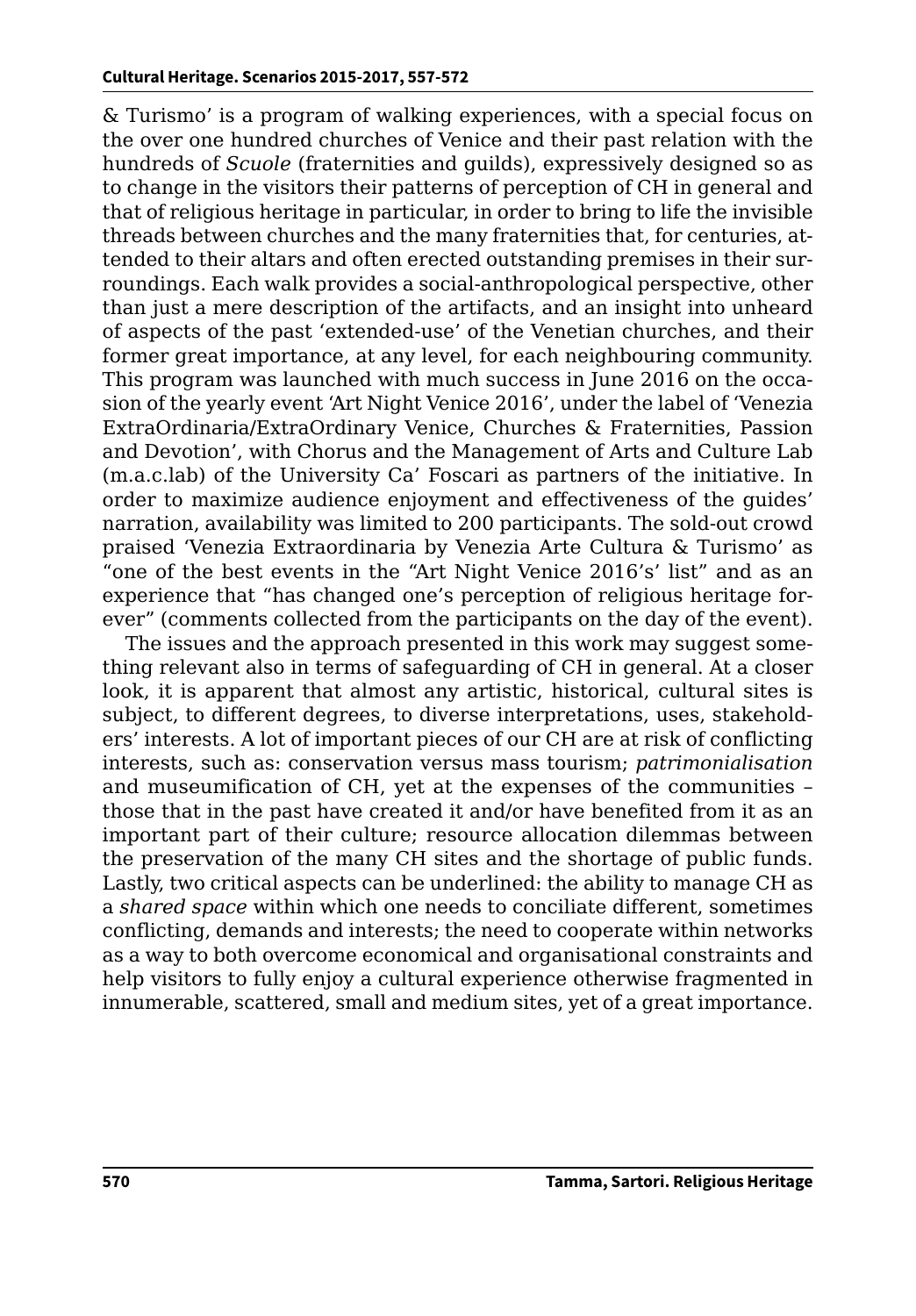### **Bibliography**

- Alexopoulos, Georgios (2013). "Living Religious Heritage and Challenges to Museum Ethics: Reflections from the Monastic Community of Mount Athos". *Journal of Conservation and Museum Studies*, 11(1), 1-13.
- Cavana, Paolo (2012). "The issue of redundant places of worship". *Stato, Chiese e pluralismo confessionale*. URL [http://riviste.unimi.it/in](http://riviste.unimi.it/index.php/statoechiese/article/view/2094)[dex.php/statoechiese/article/view/2094](http://riviste.unimi.it/index.php/statoechiese/article/view/2094) (2017-12-15).
- Cerquetti, Mara (2011). "Local Art Museums and Visitors: Audience and Attendance Development". *ENCATC Journal of Cultural Management and Policy*, 1(1), 20-7.
- Chastel, Adré (1980). "L'Italia, museo dei musei". Emiliani, Andrea (a cura di), *Capire l'Italia. I musei*. Milano: Touring Club Italiano.
- Drda-Kühn, Karin and ALTERheritage partners (eds.) (2015). *Capacity Building for Religious Heritage Conservation and Management*. URL [http://conservation.gu.se/digitalAssets/1539/1539777\\_alterher](http://conservation.gu.se/digitalAssets/1539/1539777_alterheritage-2015-final-report-eng.pdf)[itage-2015-final-report-eng.pdf](http://conservation.gu.se/digitalAssets/1539/1539777_alterheritage-2015-final-report-eng.pdf) (2017-12-15).
- Fornerod, Anne (2010). "Funding religious heritage". *RELIGARE Working Paper* No. 5. URL [http://www.religareproject.eu/system/files/](http://www.religareproject.eu/system/files/Religare%20WP6%20Fornerod%20on%20Funding%20Religious%20Heritage%2028%20June-1.pdf) [Religare%20WP6%20Fornerod%20on%20Funding%20Religious%20Herit](http://www.religareproject.eu/system/files/Religare%20WP6%20Fornerod%20on%20Funding%20Religious%20Heritage%2028%20June-1.pdf)[age%2028%20June-1.pdf](http://www.religareproject.eu/system/files/Religare%20WP6%20Fornerod%20on%20Funding%20Religious%20Heritage%2028%20June-1.pdf) (2017-12-15).
- Gatrell, Jay D.; Collins-Kreiner, Noga (2006). "Negotiated space: Tourists, pilgrims, and the Bahá'í terraced gardens in Haifa". *Geoforum*, 37(5), 765-8.
- Golinelli, Claudia M. (2008). *La valorizzazione del patrimonio culturale: verso la definizione di un modello di governance*. Milano: Giuffrè.
- Goral, Anna (2011). "Research on cultural tourism development in sacral and spiritual sites from the Unesco World Heritage List". *International Journal of Heritage and Sustainable Development*, 1, 49-59.
- Griffiths, Maureen (2011). "Those who come to pray and those who come to look: interactions between visitors and congregations". *Journal of Heritage Tourism*, 6(1), 63-72.
- Levi, Daniel; Kocher, Sara (2009). "Understanding Tourism at Heritage Religious Sites". *Focus*, vol. 6: Iss. 1, article 6, 17-21. URL [http://digi](http://digitalcommons.calpoly.edu/focus/vol6/iss1/6)[talcommons.calpoly.edu/focus/vol6/iss1/6](http://digitalcommons.calpoly.edu/focus/vol6/iss1/6) (2017-12-15).
- Lo Presti, Olga; Petrillo, Clara S. (2010). "Co-management of religious heritage: An Italian case-study". *Tourism Review*, 58(3), 301-11.
- Nolan, Mary Lee; Nolan, Sidney (1992). "Religious Sites as Tourism Attractions in Europe". *Annals of Tourism Research*, 19(1), 68-79.
- Olsen, Daniel H. (2003). "Heritage, Tourism, and the Commodification of Religion". *Tourism Recreation Research*, 28(3). 99-104.
- Olsen, Daniel.H. (2006). "Management issues for religious heritage attractions". Timothy, Olsen 2006.